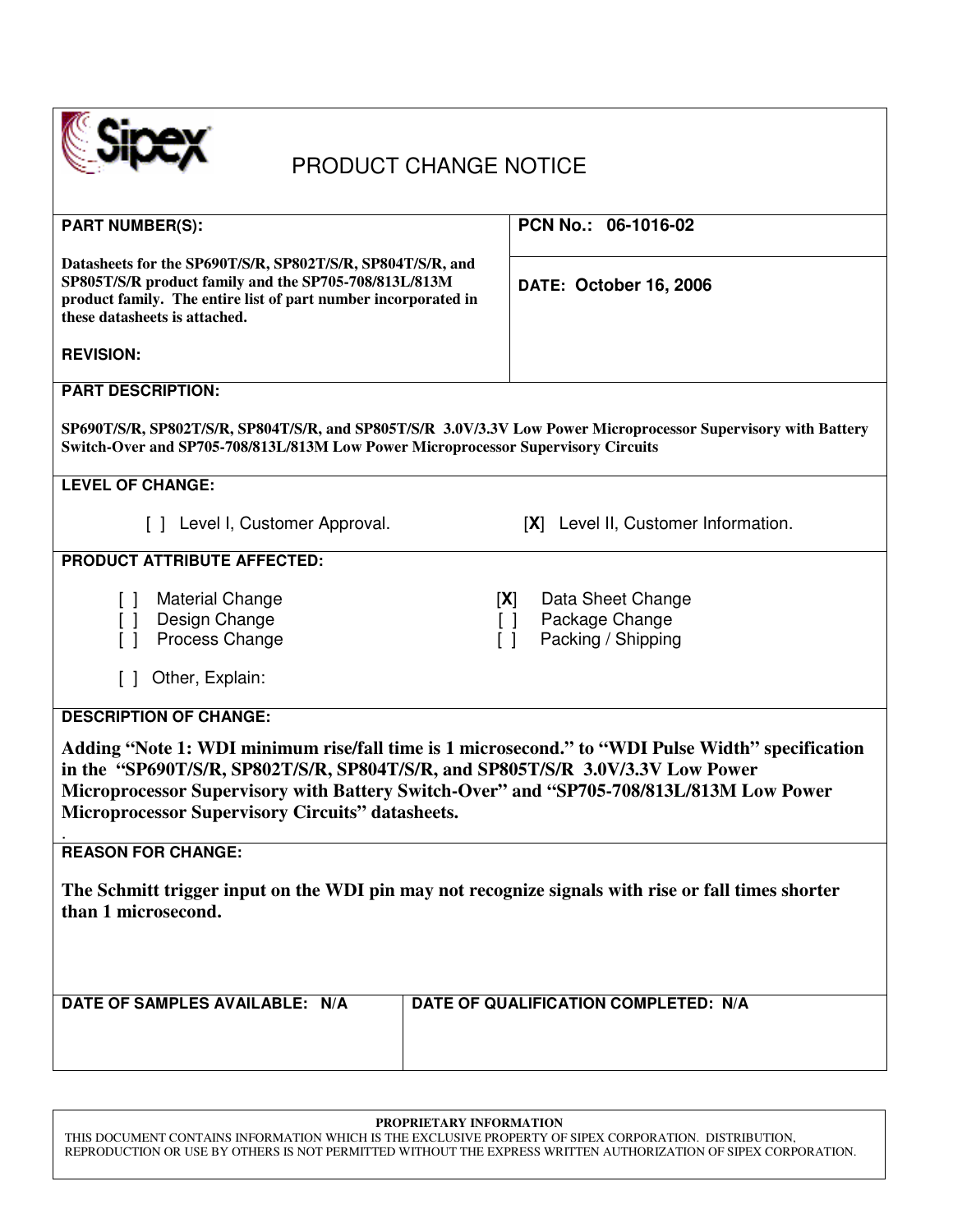

# PRODUCT CHANGE NOTICE

| LAST ORDER DATE FOR OLD PART: N/A                        | DATE OF PRODUCTION SHIPMENT COMMENCES: N/A |  |  |  |
|----------------------------------------------------------|--------------------------------------------|--|--|--|
| LAST SHIPMENT DATE OF OLD PART: N/A                      |                                            |  |  |  |
| EFFECTIVITY CHANGE DATE OR DATE CODE: N/A                |                                            |  |  |  |
|                                                          |                                            |  |  |  |
|                                                          |                                            |  |  |  |
|                                                          |                                            |  |  |  |
|                                                          |                                            |  |  |  |
| <b>STANDARD DISTRIBUTION</b><br>I 1                      | <b>CUSTOM DISTRIBUTION</b><br>[X]          |  |  |  |
| PERSON TO CONTACT WITH QUESTIONS:                        |                                            |  |  |  |
|                                                          |                                            |  |  |  |
|                                                          |                                            |  |  |  |
|                                                          |                                            |  |  |  |
| <b>Fred Claussen</b>                                     |                                            |  |  |  |
|                                                          |                                            |  |  |  |
| VP Quality Assurance and Reliability                     |                                            |  |  |  |
| Sipex Corporation<br>Phone Number: 408-935-7644          |                                            |  |  |  |
| FAX NUMBER: 408-935-7678                                 |                                            |  |  |  |
|                                                          |                                            |  |  |  |
| Please acknowledge receipt of this PCN to: PCN@Sipex.com |                                            |  |  |  |

### **PROPRIETARY INFORMATION**

THIS DOCUMENT CONTAINS INFORMATION WHICH IS THE EXCLUSIVE PROPERTY OF SIPEX CORPORATION. DISTRIBUTION, REPRODUCTION OR USE BY OTHERS IS NOT PERMITTED WITHOUT THE EXPRESS WRITTEN AUTHORIZATION OF SIPEX CORPORATION.